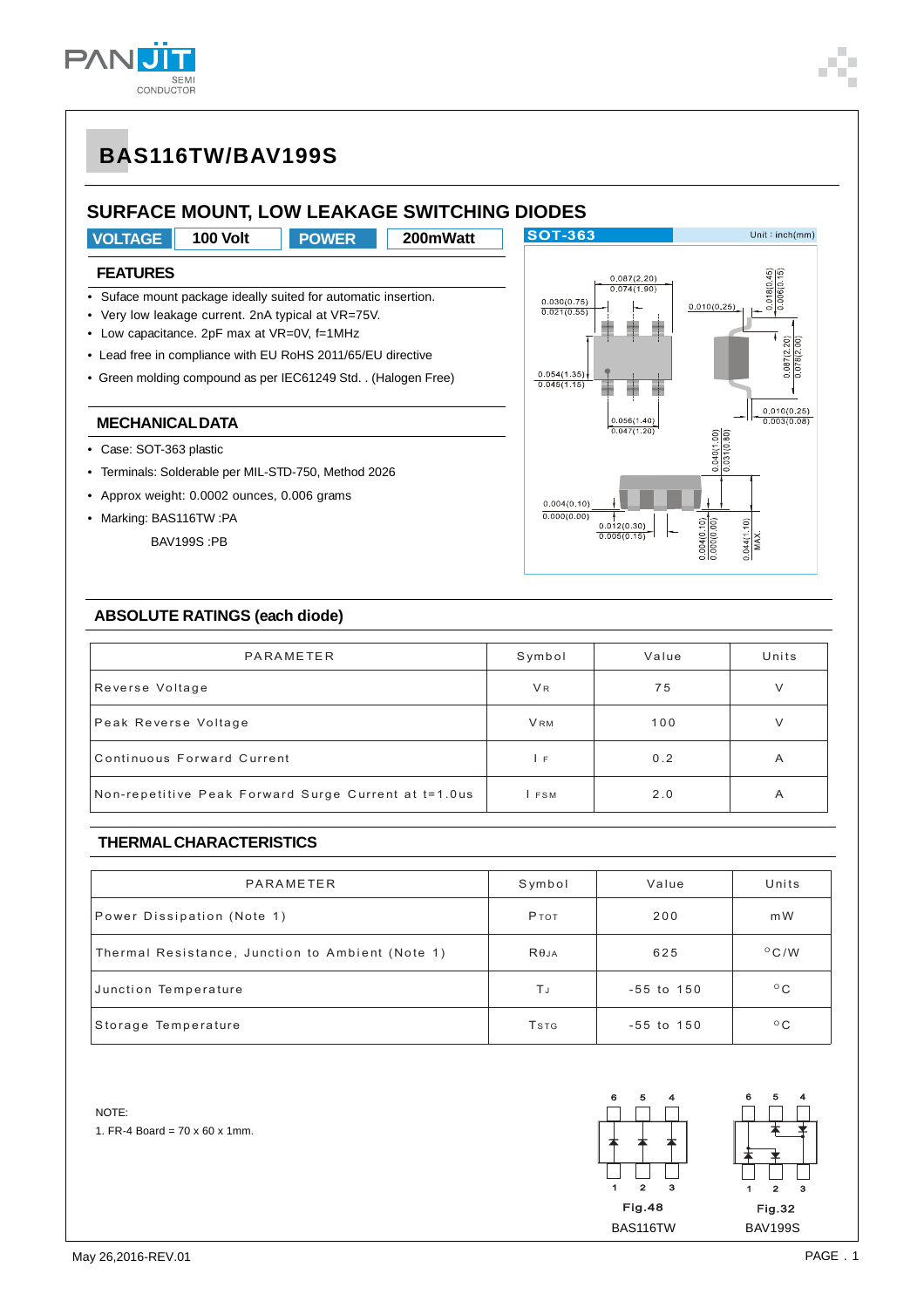

# BAS116TW/BAW156DW/BAV170DW/BAV199S

### ELECTRICAL CHARACTERISTICS (each diode) (TA=25°C, unless otherwise noted)

| PARAMETER                 | Symbol   | Test Condition                                             | MIN. | TYP.         | MAX.                      | Units     |
|---------------------------|----------|------------------------------------------------------------|------|--------------|---------------------------|-----------|
| Reverse Breakdown Voltage | V(BR)    | IR=100 uA                                                  | 75   |              |                           | V         |
| Reverse Current           | R        | $V_R = 75$ V<br>$V_{R} = 75 V, T = 150 ^{\circ}C$          |      | 0.002<br>8.0 | 5<br>80                   | nA        |
| Forward Voltage           | $V_F$    | $I_F = 1 mA$<br>$IF = 10mA$<br>$IF = 50mA$<br>$IF = 150mA$ |      |              | 0.9<br>1.0<br>1.1<br>1.25 | $\vee$    |
| <b>Total Capacitance</b>  | Cт       | $V_R = 0$ V, $f = 1$ MHz                                   |      |              | 2.0                       | pF        |
| Reverse Recovery Time     | $t_{rr}$ | $IF=IR=10mA$ , $RL=100\Omega$                              |      |              | 3.0                       | <b>us</b> |

### **CHARACTERISTIC CURVES (each diode)**



## Fig. 1-Reverse Leakage vs. Junction Temperature





## Fig. 2-Forward Current vs. Forward Voltage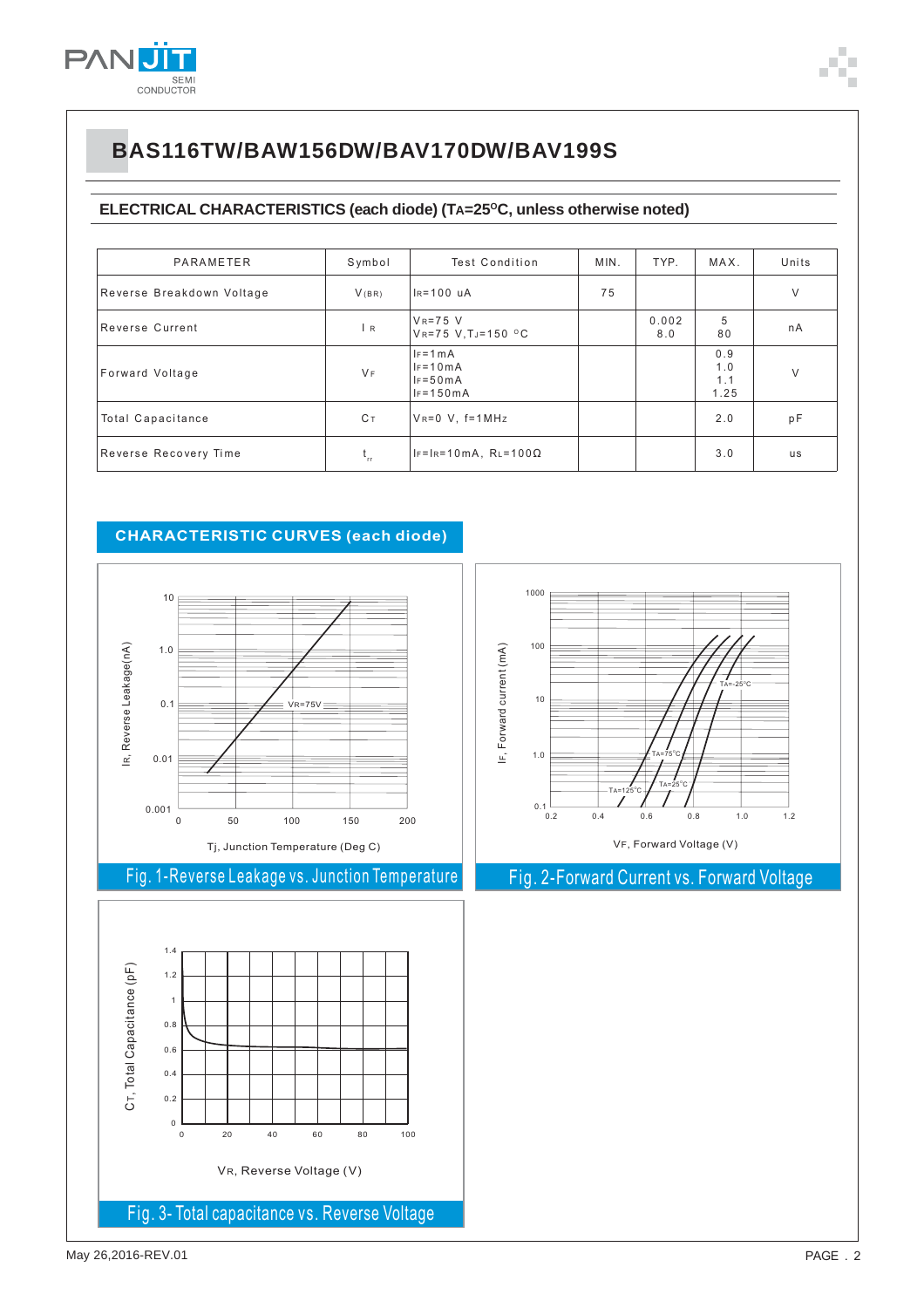

# **BAS116TW/BAV199S**

### **MOUNTING PAD LAYOUT**



### **ORDER INFORMATION**

• Packing information

T/R - 10K per 13" plastic Reel

T/R - 3K per 7" plastic Reel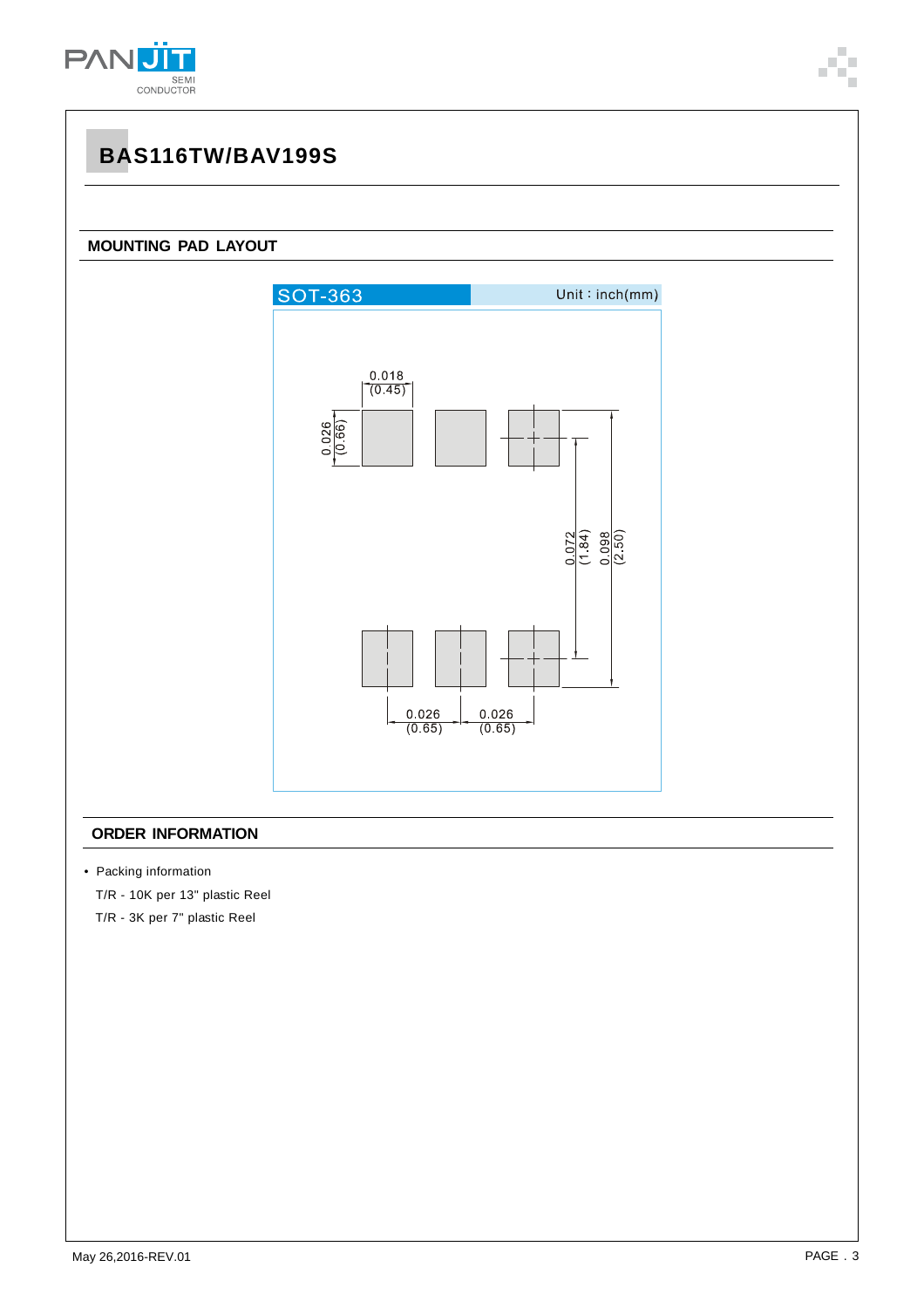